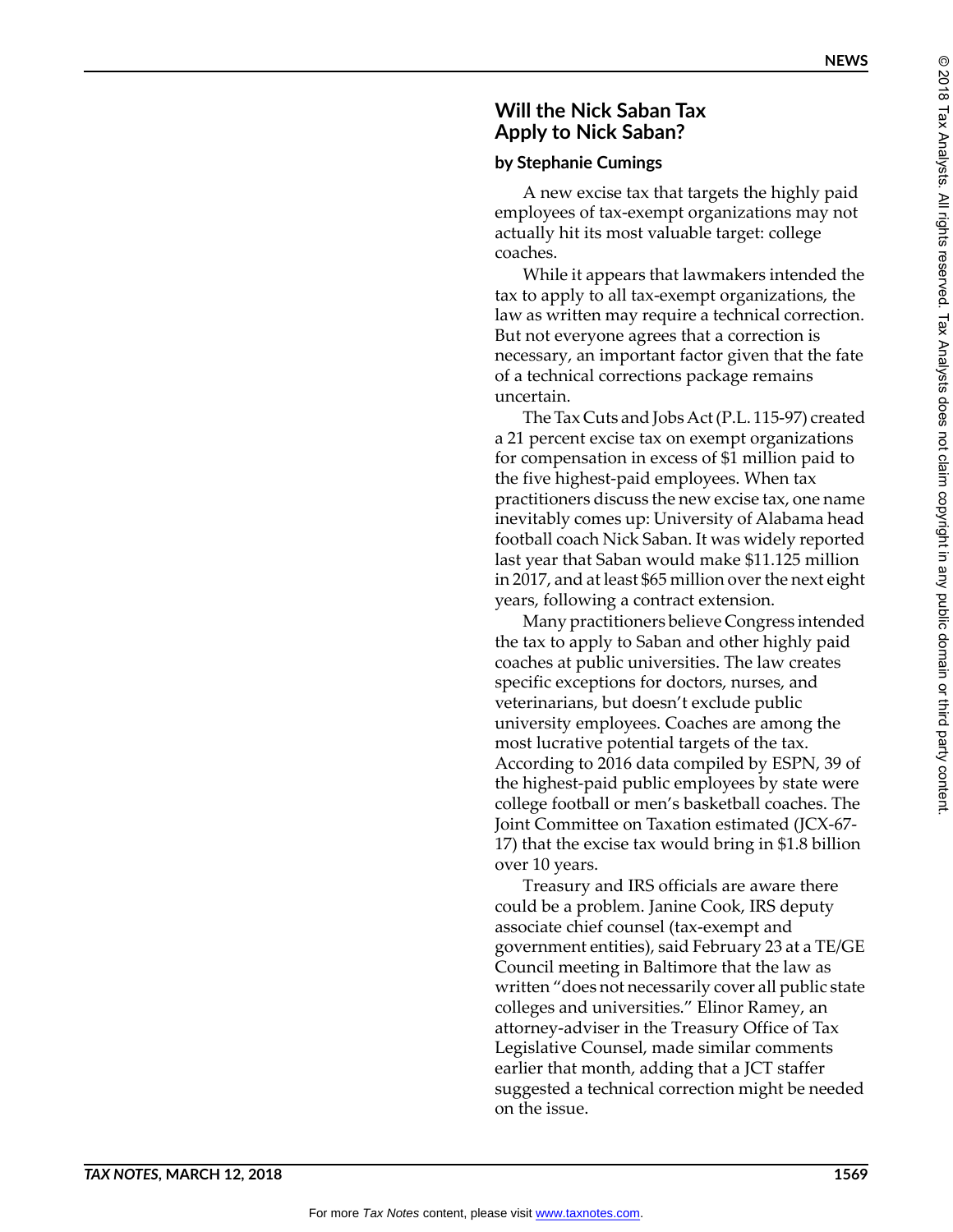However, a Senate Finance Committee staffer told Tax Analysts that the tax will apply to all taxexempt organizations, and that it's the committee's understanding that there's no need for congressional action. Guidance on the new excise tax was included as one of the projects to help implement the TCJA in the updated priority guidance plan.

> *'Unlike the tax on unrelated business income, this is a direct tax on their related operations as public universities — and a direct hit on the doctrine of implied statutory immunity,' Lion said.*

Roger Denny of Spencer Fane LLP told Tax Analysts that some public universities are adamant that the law as written doesn't apply to them. Denny's practice focuses on representing athletic directors and university athletic departments.

Carol V. Calhoun of Venable LLP said a technical correction seems like the most straightforward solution, but she's unsure whether a corrections package will get the necessary votes to pass. Lawmakers are already sparring over how to approach corrections, including how long the process should take. Meghan R. Biss of Caplin & Drysdale Chtd. said some practitioners believe the changes that should be made to the excise tax may be too substantive to be dealt with through a technical correction.

Even if a correction is made, that might not be the end of the story. Ofer Lion of Seyfarth Shaw LLP said the bigger question may be whether state universities should or will pay that tax even if a correction makes clear they are covered. "Unlike the tax on unrelated business income, this is a direct tax on their related operations as public universities — and a direct hit on the doctrine of implied statutory immunity — perhaps akin to charging the states an excise tax on compensation to their own governors and attorneys general," Lion said.

## **Congress Fumbles the Ball?**

The debate over whether universities are covered by the excise tax began with a blog post

by Ellen P. Aprill of Loyola Law School, in which she argued that Congress had inadvertently left public universities off the hook. Aprill said the law's reference to section 115(1), which relates to government instrumentalities, was insufficient to bring public universities into the tax's purview. Aprill said it's a common misreading that public universities avoid taxation under section 115(1), but that they're actually exempt from tax under a doctrine of implied statutory immunity because they qualify as an integral part of government or a political subdivision.

However, professor Douglas A. Kahn of the University of Michigan Law School countered in a *Tax Notes* article that the law applies to universities as written. In addition to section 115(1), the excise tax covers organizations exempt under section 501(a), which means section 501(c)(3) organizations are covered. Many public schools have obtained section 501(c)(3) letters for fundraising purposes. Not all universities have one, but Kahn said that doesn't mean they're excluded from the excise tax.

"Section 501(a) exempts from taxation income earned by an organization described in section 501(c)(3)," Kahn told Tax Analysts. "There is no question that a state university is 'described' in section  $501(c)(3)$ . It is a corporation organized and operated exclusively for educational purposes." Kahn said he believes state universities are exempt from tax under section 115(1), but that it's not as clear as the case under section  $501(c)(3)$ .

Aprill responded to Kahn's arguments in her own *Tax Notes* article, arguing that under section 508, a university must apply for and receive a section  $501(c)(3)$  letter to have section  $501(c)(3)$ status. Therefore, the excise tax wouldn't apply to colleges that don't have a  $501(c)(3)$  letter, she argued.

However, Marcus S. Owens of Loeb & Loeb LLP said a 1978 general counsel memorandum (GCM 37657) seems to indicate that universities, or at least their related income streams, escape taxation by virtue of section 115(1). Notably, Owens said there is no section 508 equivalent regarding section 115(1) mandating that universities come forward and obtain rulings from the IRS.

Some schools have purposely avoided section  $501(c)(3)$  status. For example, the University of